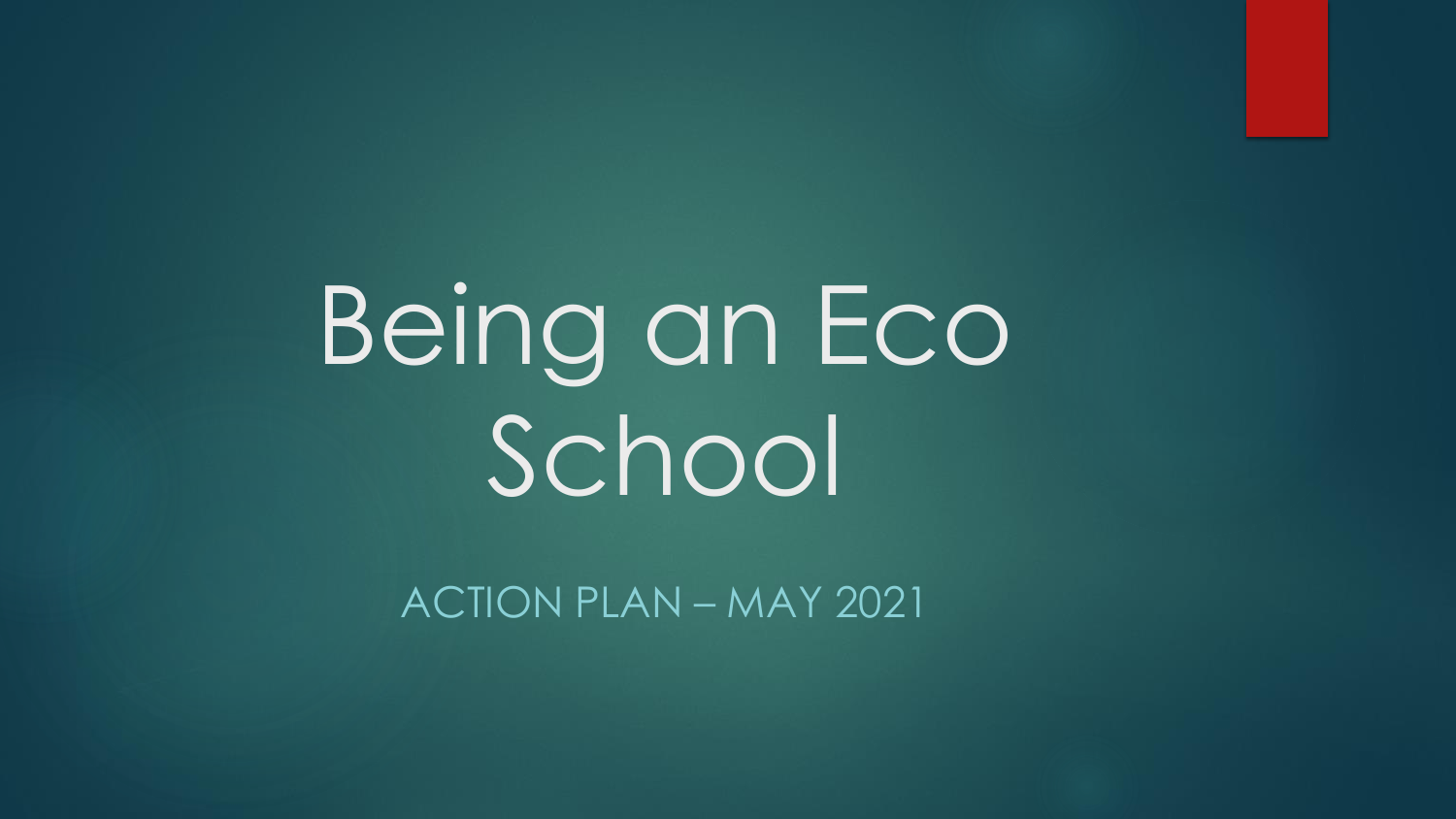#### Decision Time

- ▶ The Eco Team carried out an Environmental Review to find out how environmentally friendly our school is and what we can improve in order to achieve our Bronze Eco Schools Award. Since then, not only have we gained our Bronze Award, we have also achieved our Silver, and are attempting to get a Green Flag to reflect all the good things we are doing as a school to become more environmentally friendly.
- We came up with three areas that we felt we needed to work on and an Action Plan to help us to do this. Unfortunately, following the Covid-19 pandemic, a few things had to be altered slightly, but our main areas of focus stayed the same.

The 3 areas are: LITTER, ENERGY & WASTE.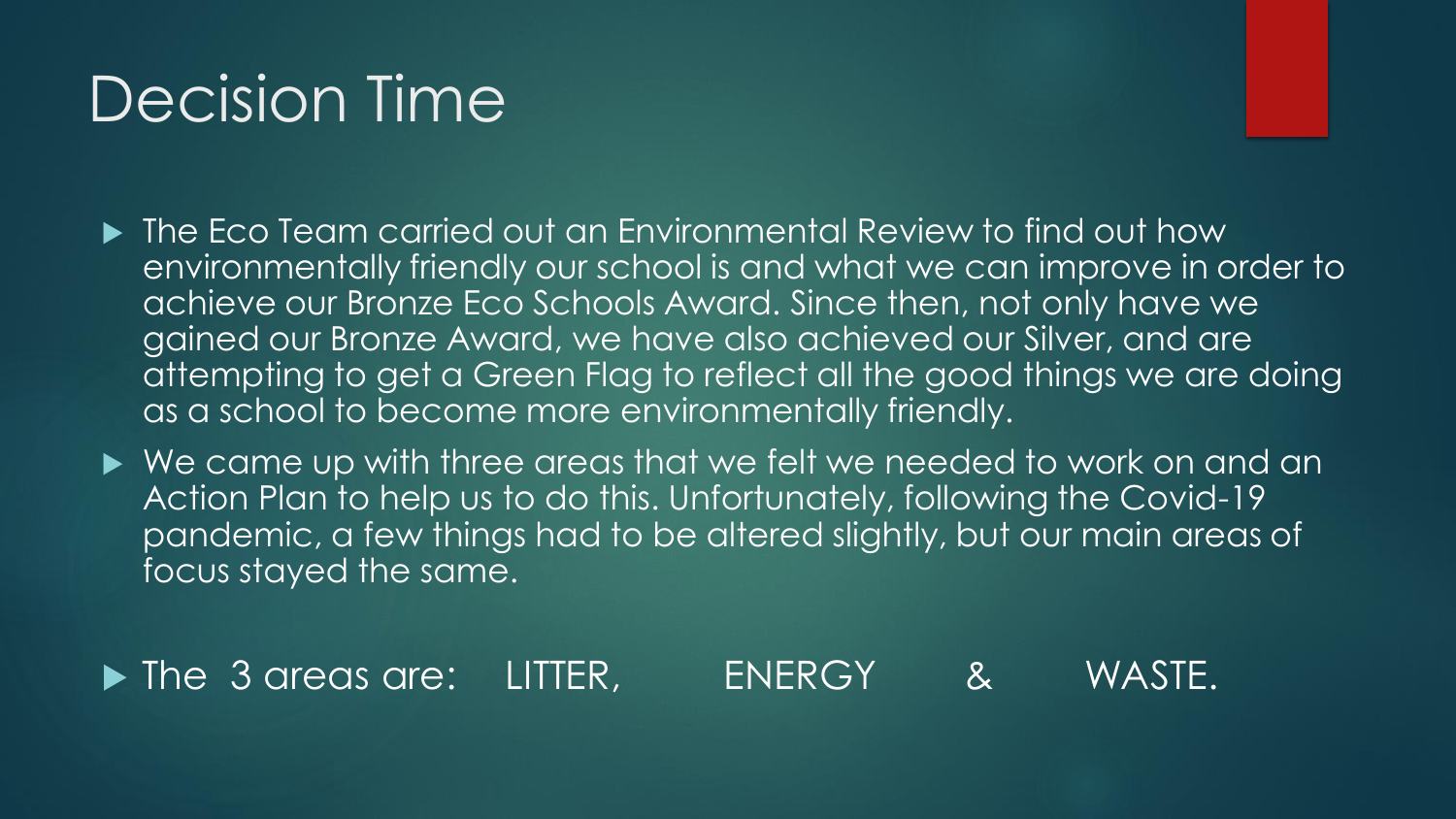

Our aim is to reduce the amount of litter in the school and the local environment.

#### ENERGY

We want to reduce the amount of energy used by the school.



To decrease the amount of waste produced and increase our recycling.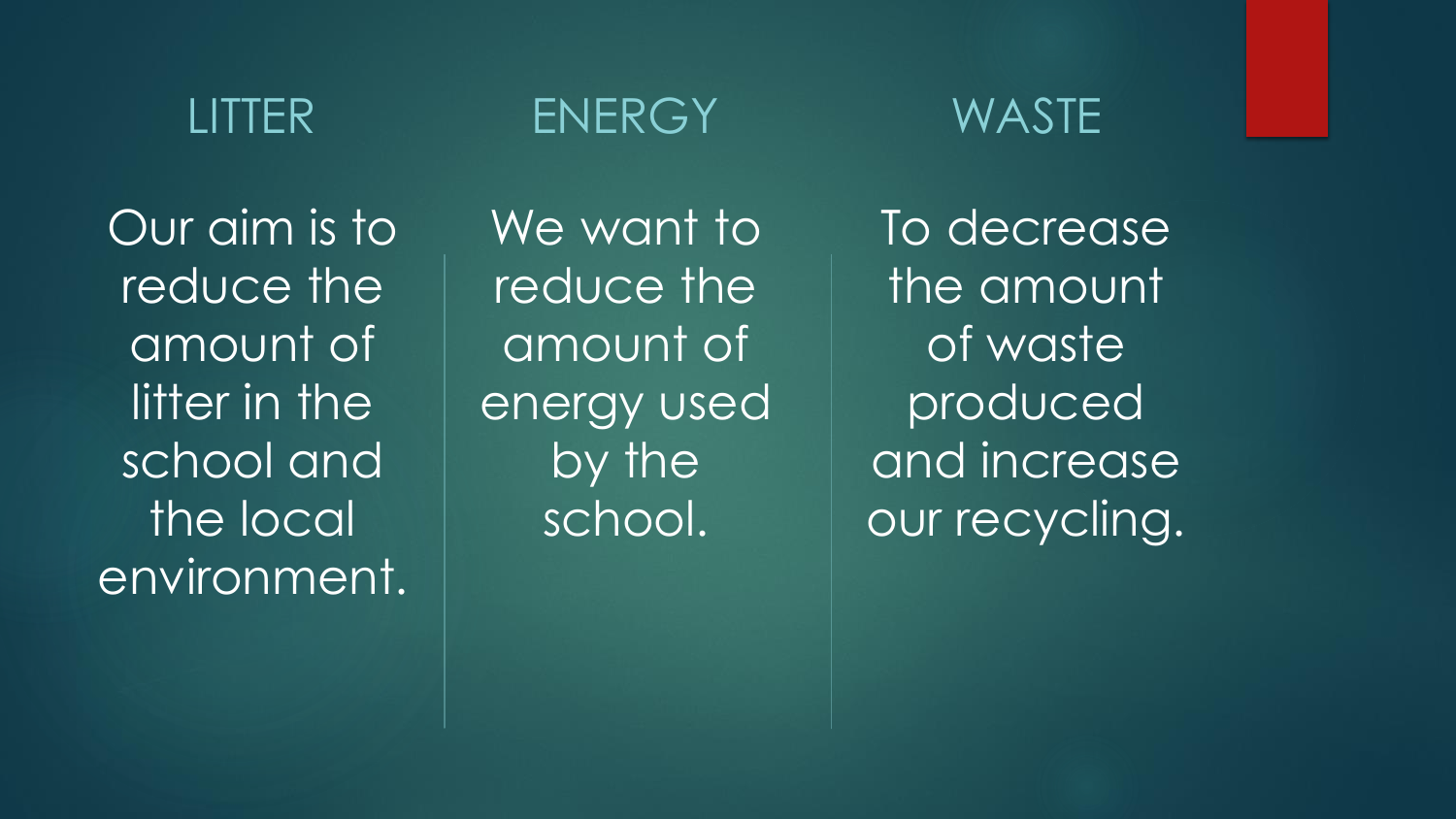### How we are going to do this:

### LITTER

We are going to have regular litter picks in and around the school.

Once a term we will also do a litter pick in the park.

The Year 5 Eco Team will be carrying out these picks but we can all do our bit to help to keep our school litter-free.

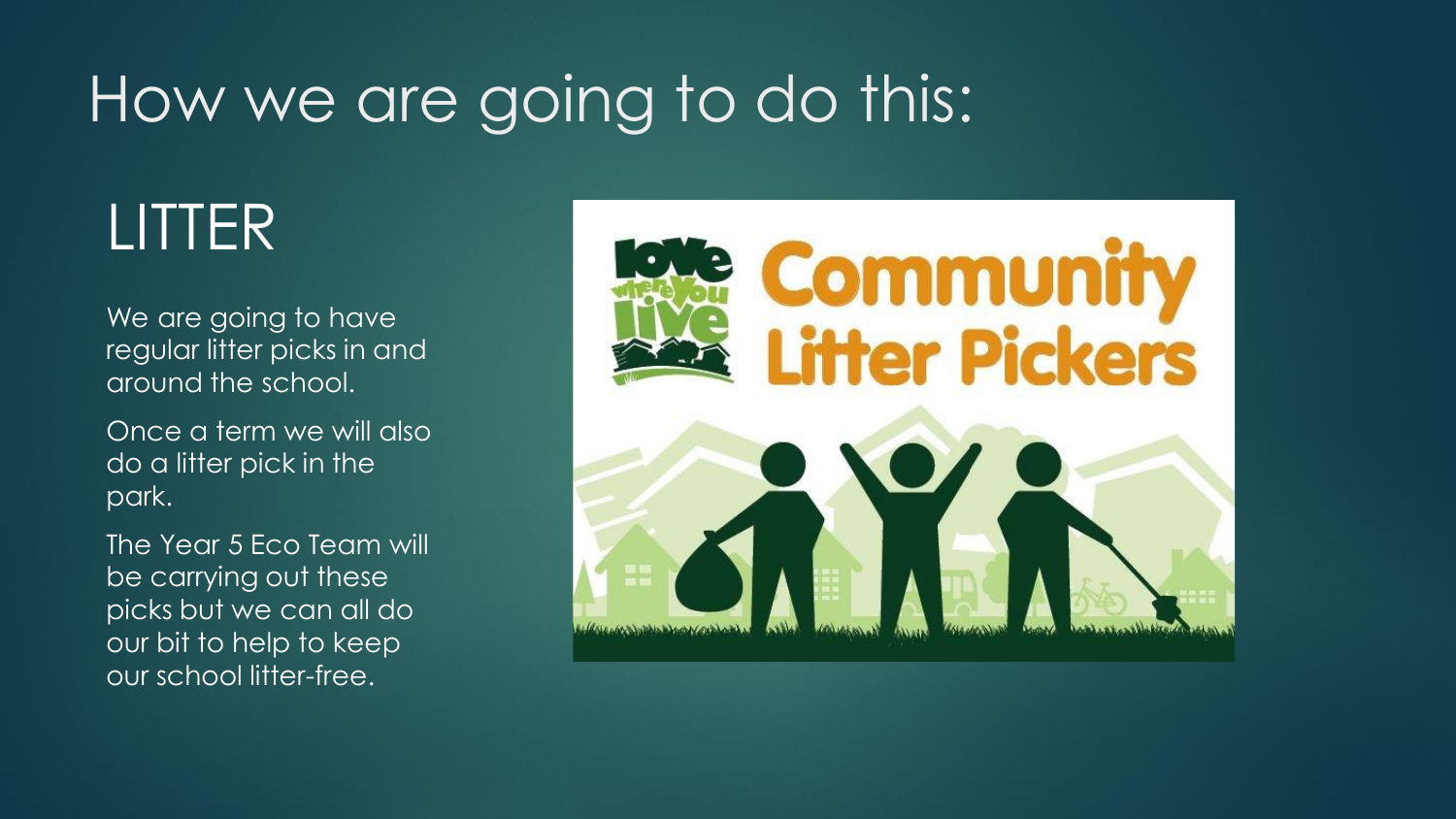#### ENERGY

Switch Off' signs and posters' will be placed around school to encourage people to turn off lights and clever touch screens when rooms are empty.

▶ We will be carrying out 'spot checks' in classrooms to ensure these are turned off when not in use!

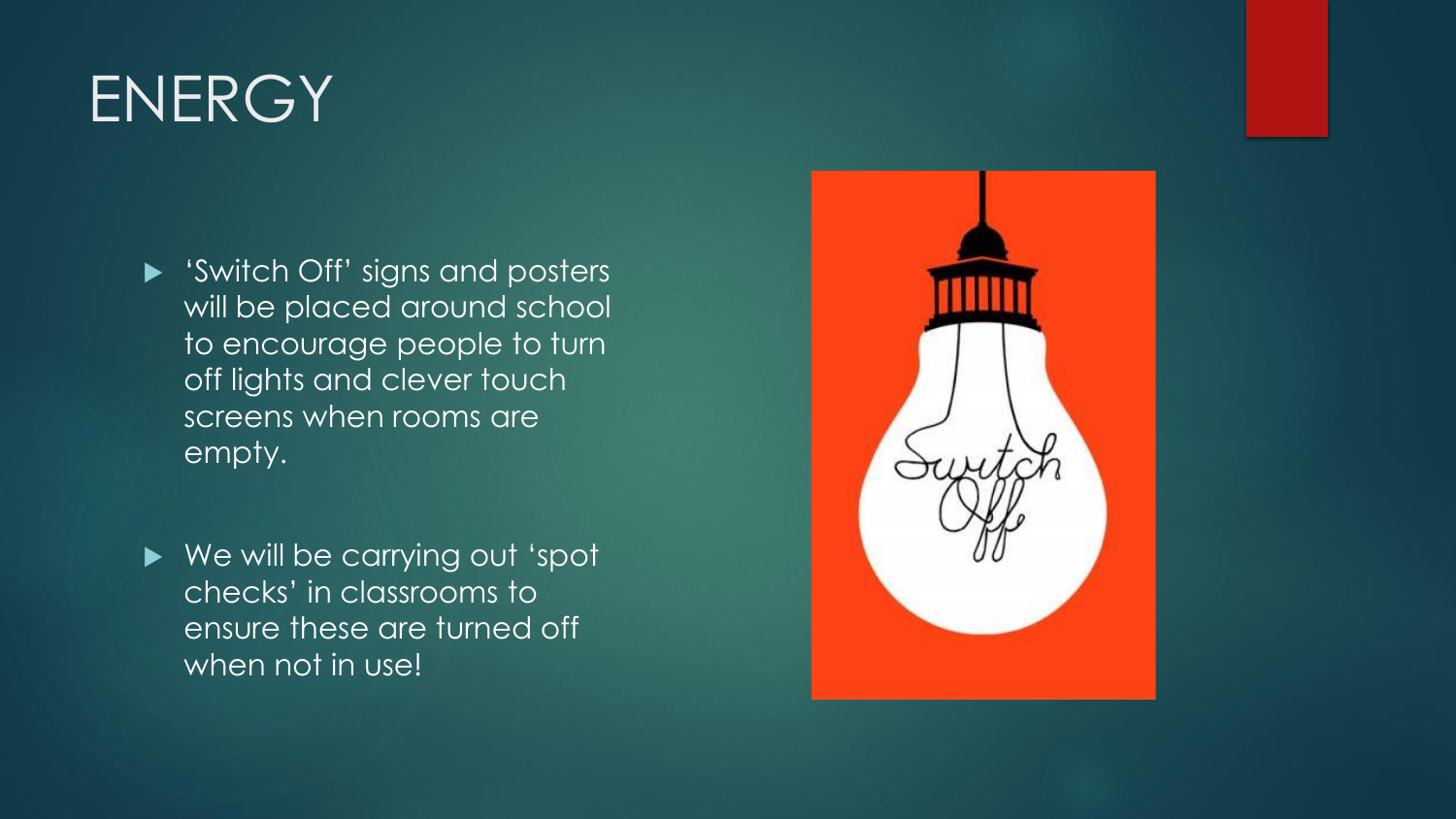## **WASTE**

- ▶ We want to encourage less printing and photocopying at school by having a 'Stop & Think' day once a term. Everyone will be asked to question whether they really need to print or copy on that day, or if they can find an alternative way of doing things.
- **Emptying of recycling bins and** 'Spot checks' will also be carried out to help with recycling and encourage correct use of the bins.